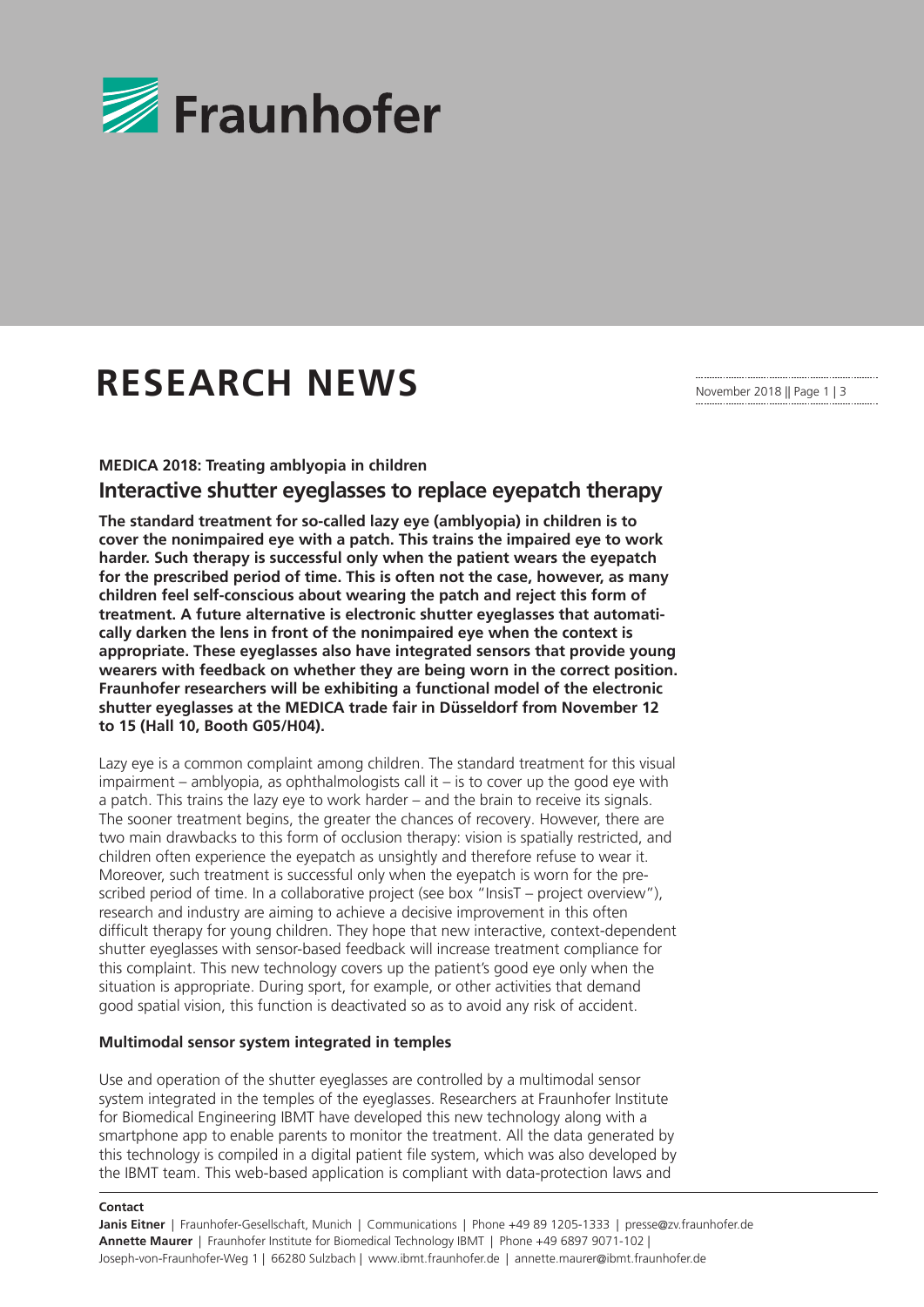

can be accessed by the ophthalmologist in order to monitor, adjust and enhance treatment. For example, it tells the doctor if and when the patient has worn the eyeglasses – information that was never available with conventional treatment. "The data is uploaded to the app via Bluetooth and then securely archived in a cloud database," explains Dr. Frank Ihmig, a scientist at Fraunhofer IBMT in St. Ingbert. "Our goal is to provide an individual, patient-based therapy."

## **Boosting therapy acceptance**

Data for real-time processing is generated by various sensors. These include temperature and skin-contact sensors to monitor the length of time and the position in which the eyeglasses have been worn. They also measure the occlusion phases, during which the LCD lenses are darkened. "This data is logged in an electronic memory device integrated in the eyeglass frames," Ihmig explains. The eyeglass lenses are darkened by means of an electronically controlled shuttering system based on integrated liquid crystals. The frequency and duration of the occlusion therapy can be individually adjusted to each specific case. It is therefore more versatile than conventional eyepatch treatment. In this way, project partners hope to encourage young patients to wear the eyeglasses for the prescribed duration. The skin-contact sensors monitor whether the eyeglasses are being worn in the correct position and even provide the young wearer with child-friendly feedback. This can help increase acceptance for this form of therapy, too.

An acceleration sensor recognizes specific patterns of movement and can distinguish between different activities such as standing up, lying down, sitting down, walking, running, jumping, cycling and climbing stairs. "Our shutter eyeglasses are contextsensitive," Ihmig explains. "This means that when the wearer is involved in energetic activities such as sport, for example, the mechanism for darkening the LCD lenses is deactivated, and they remain clear. This ensures full spatial vision and removes the risk of the wearer being involved in an accident."

Initial tests with amblyopic children are scheduled for the second quarter of 2019. In addition, it is hoped that a validation study to be conducted toward the end of the project will confirm the medical benefits of the therapy.

Researchers have already developed a first functional model of the electronics for the new eyeglasses. The next step will be to make these smaller so they can be integrated in children's eyeglass frames. In parallel, they are working to make the electronics more energy-efficient and thereby prolong battery life. The battery is recharged inductively, i.e., without a cable. The functional model will be on display at the joint Fraunhofer booth (Hall 10, Booth G05/H04) at the MEDICA trade fair in Düsseldorf from November 12 to 15.

**RESEARCH NEWS**  November 2018 || Page 2 | 3